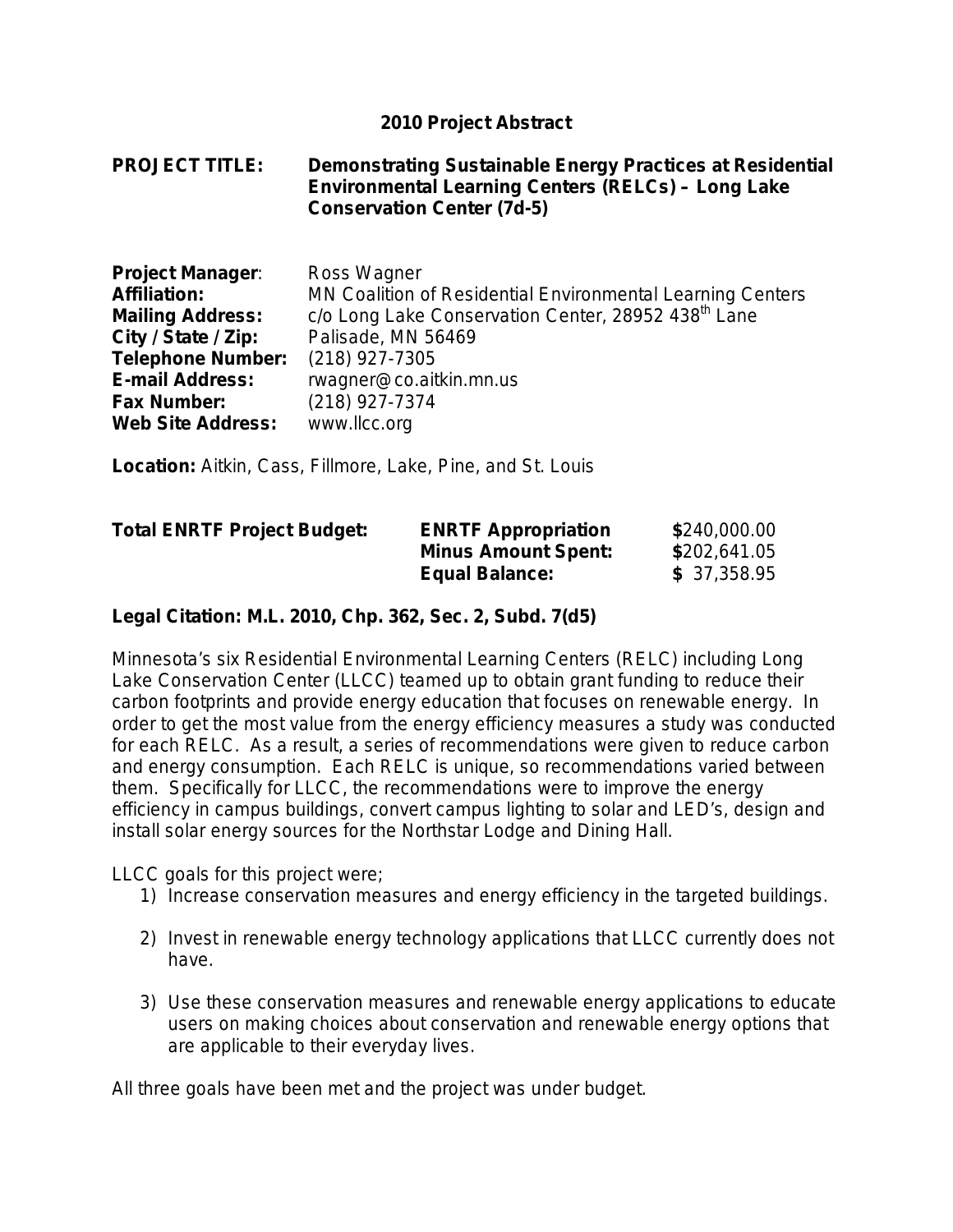In 10 years this collective education program will reach nearly 100,000 people who will attend LLCC and participate in its programs. This includes 55-60 K-12 schools annually and a number of other colleges and organizations who use LLCC.

The project is completed with the monitoring equipment installed and tested during the last week in June. Final installation and testing of the Solar Panel for the Dining Hall was completed in May, 2012. An issue with the Mille Lacs Energy Cooperative regarding the 3 Phase inverter was solved resulting in the final installation. The issue was technical in nature and the inverter's Manufacturer's specifications were submitted to Mille Lacs Energy Cooperative, which they approved. The experience could assist in future solar projects with the cooperative. Overall the project went very well. However, over the 4<sup>th</sup> of July Holiday, LLCC experienced a lightning strike that disabled the entire phone system and the Directors computer, where the monitoring software was loaded. Aitkin County IT Department has rebuilt the computer and has re-installed the system at LLC. The phone system was also just recently repaired.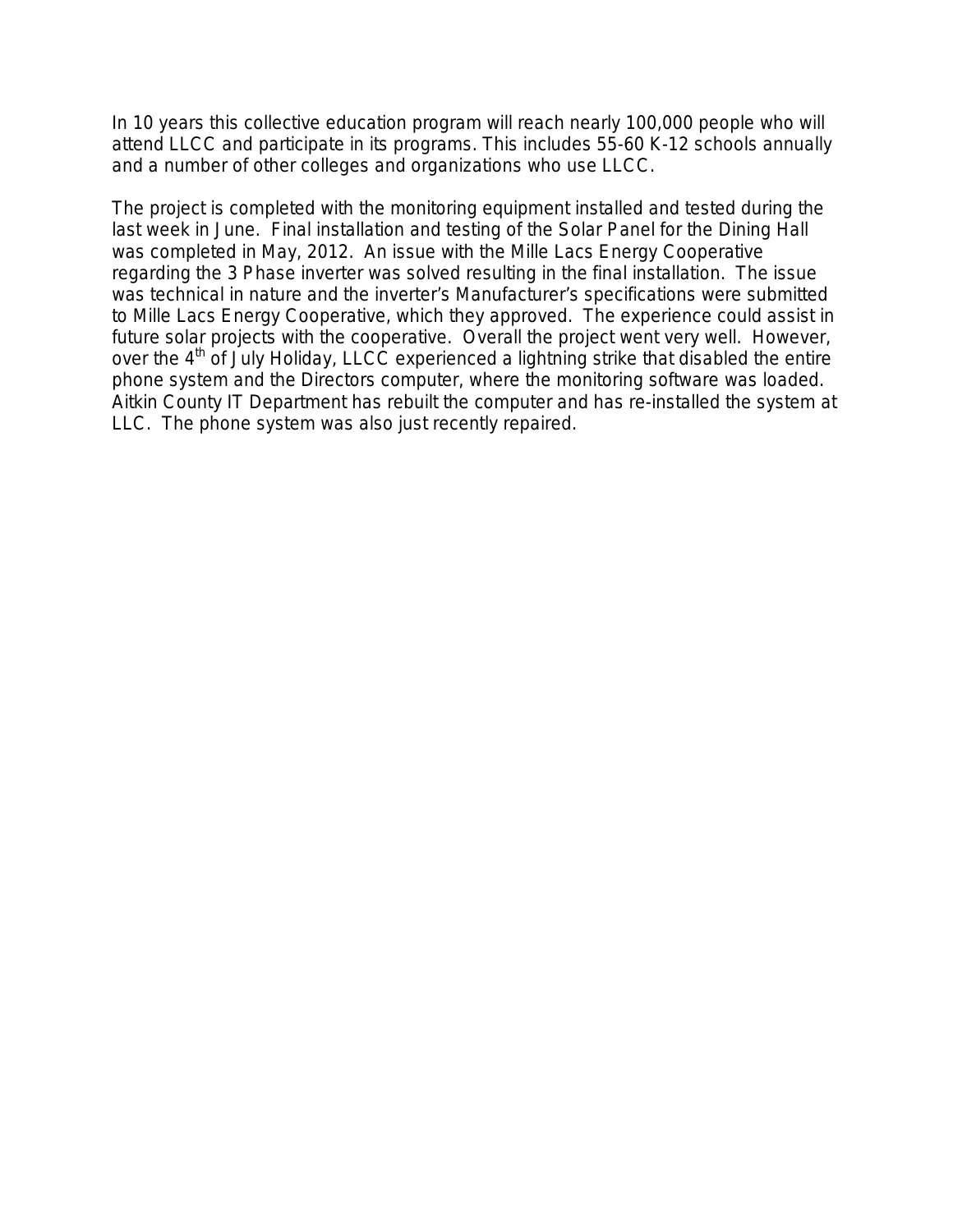# **Environment and Natural Resources Trust Fund (ENRTF) 2010 Work Program Final Report**

| Date of Report:                 | 8/12/12             |
|---------------------------------|---------------------|
| Date of Next Progress Report:   | <b>Final Report</b> |
| Date of Work Program Approval:  | 6/9/2010            |
| <b>Project Completion Date:</b> | 6/30/2012           |

**I. PROJECT TITLE: Demonstrating Sustainable Energy Practices at Residential Environmental Learning Centers (RELCs) – Long Lake Conservation Center (7d-5)**

| <b>Project Manager:</b>  | Ross Wagner                                                     |
|--------------------------|-----------------------------------------------------------------|
| <b>Affiliation:</b>      | MN Coalition of Residential Environmental Learning Centers      |
| <b>Mailing Address:</b>  | c/o Long Lake Conservation Center, 28952 438 <sup>th</sup> Lane |
| City / State / Zip:      | Palisade, MN 56469                                              |
| <b>Telephone Number:</b> | (218) 927-7305                                                  |
| <b>E-mail Address:</b>   | rwagner@co.aitkin.mn.us                                         |
| <b>Fax Number:</b>       | (218) 927-7374                                                  |
| <b>Web Site Address:</b> | www.llcc.org                                                    |

**Location:** Aitkin, Cass, Fillmore, Lake, Pine, and St. Louis

| <b>Total ENRTF Project Budget:</b> | <b>ENRTF Appropriation</b> | \$240,000.00 |
|------------------------------------|----------------------------|--------------|
|                                    | <b>Minus Amount Spent:</b> | \$202,641.05 |
|                                    | <b>Equal Balance:</b>      | \$37,358.95  |

**Legal Citation: M.L. 2010, Chp. 362, Sec. 2, Subd. 7(d5)**

### **Appropriation Language:**

\$1,500,000 is from the trust fund to the commissioner of natural resources for agreements as follows: \$206,000 with Audubon Center of the North Woods; \$212,000 with Deep Portage Learning Center; \$350,000 with Eagle Bluff Environmental Learning Center; \$258,000 with Laurentian Environmental Learning Center; \$240,000 with Long Lake Conservation Center; and \$234,000 with Wolf Ridge Environmental Learning Center to implement renewable energy, energy efficiency, and energy conservation practices at the facilities. Efforts will include dissemination of related energy education.

### **II, III. FINAL PROJECT SUMMARY**:

Minnesota's six Residential Environmental Learning Centers (RELC) including Long Lake Conservation Center (LLCC) teamed up to obtain grant funding to reduce their carbon footprints and provide energy education that focuses on renewable energy. In order to get the most value from the energy efficiency measures a study was conducted for each RELC. As a result, a series of recommendations were given to reduce carbon and energy consumption. Each RELC is unique, so recommendations varied between them. Specifically for LLCC, the recommendations were to improve the energy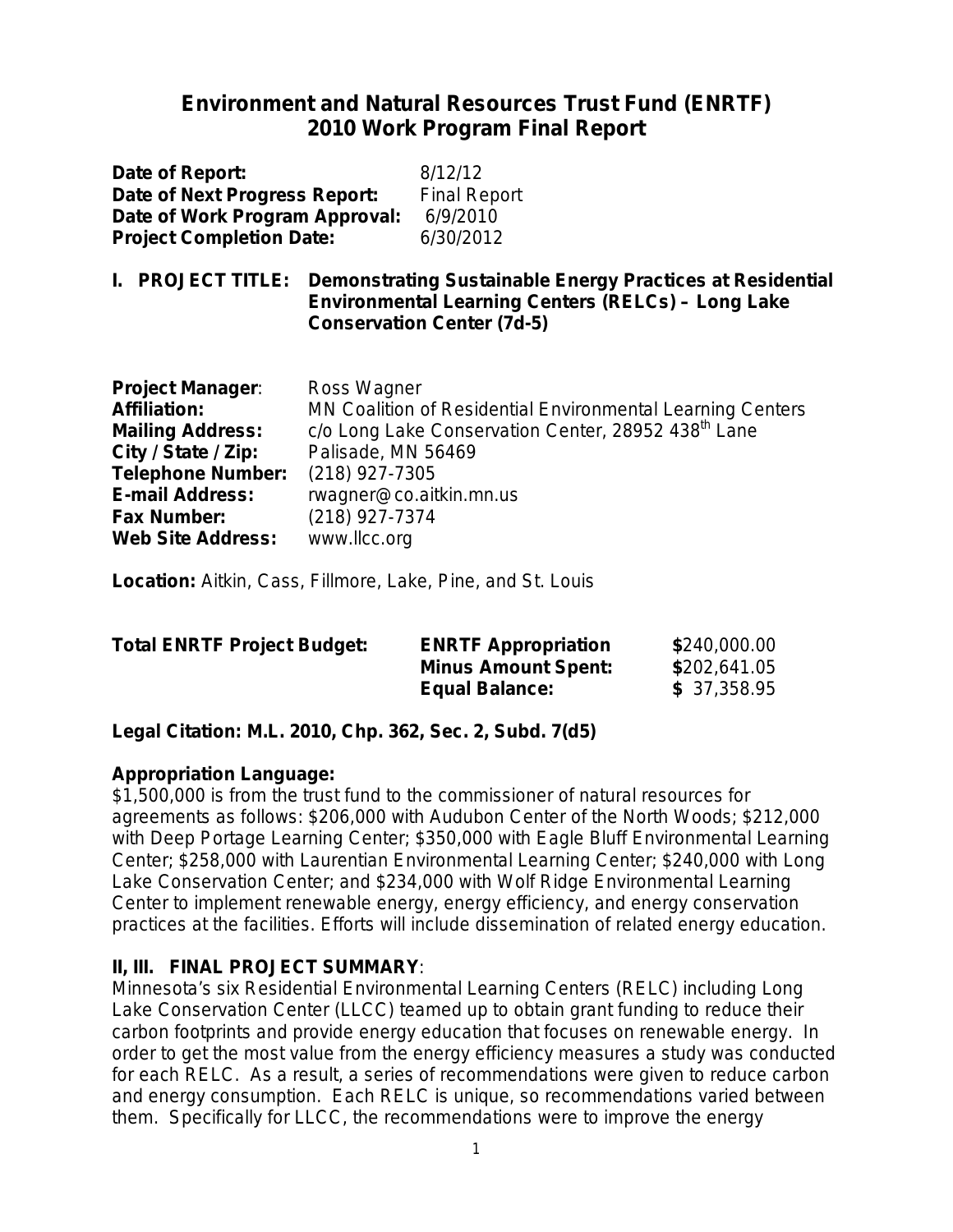efficiency in campus buildings, convert campus lighting to solar and LED's, design and install solar energy sources for the Northstar Lodge and Dining Hall.

LLCC goals for this project were;

- 1) Increase conservation measures and energy efficiency in the targeted buildings.
- 2) Invest in renewable energy technology applications that LLCC currently does not have.
- 3) Use these conservation measures and renewable energy applications to educate users on making choices about conservation and renewable energy options that are applicable to their everyday lives.

All three goals have been met and the project was under budget. In 10 years this collective education program will reach nearly 100,000 people who will attend LLCC and participate in its programs. This includes 55-60 K-12 schools annually and a number of other colleges and organizations who use LLCC.

The project is completed with the monitoring equipment installed and tested during the last week in June. Final installation and testing of the Solar Panel for the Dining Hall was completed in May, 2012. An issue with the Mille Lacs Energy Cooperative regarding the 3 Phase inverter was solved resulting in the final installation. The issue was technical in nature and the inverter's Manufacturer's specifications were submitted to Mille Lacs Energy Cooperative, which they approved. The experience could assist in future solar projects with the cooperative. Overall the project went very well. However, over the 4<sup>th</sup> of July Holiday, LLCC experienced a lightning strike that disabled the entire phone system and the Directors computer, where the monitoring software was loaded. Aitkin County IT Department has rebuilt the computer and has re-installed the system at LLC. The phone system was also just recently repaired.

**IV. OUTLINE OF PROJECT RESULTS***:* Implementation of carbon and energy reduction systems for education and demonstration purposes at Long Lake Conservation Center. Budget \$240,000. Completion Date June 30, 2012.

**RESULT/ACTIVITY 1:** Implementation of carbon and energy reduction systems for education and demonstration purposes at Long Lake Conservation Center. Budget \$240,000. Completion Date June 30, 2012.

**Description:** Long Lake Conservation Center (LLCC), an RELC situated on 760 acres is located in northeastern Minnesota near the towns of Aitkin and Palisade. The facility is owned and operated through Aitkin County. Every year around 10,000 users come to learn about the ecology of the Arrowhead region of Minnesota and how to be good environmental citizens.

The McKinstry study done at Long Lake Conservation Center showed that each one of nine buildings on the property was in need of envelope improvements to improve energy efficiency. Certain buildings were shown to have capabilities to have solar applications to reduce dependency on grid electricity. Some buildings also were shown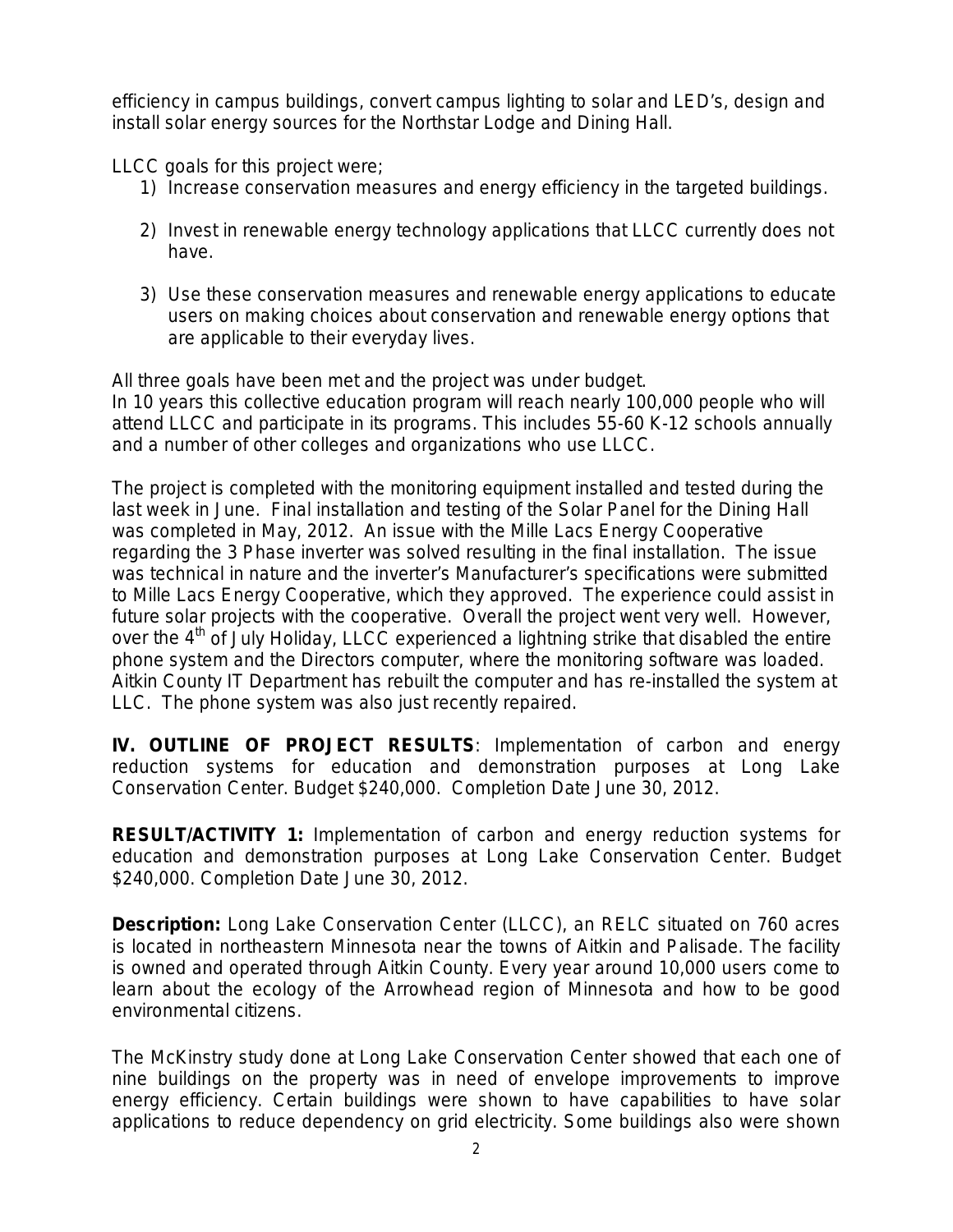to have opportunities for reducing dependency on propane use through updates of air/heating systems. Outdoor lighting was indentified as well for helping reduce energy dependence and further solar applications.

The targets identified from the McKinstry study to use ENRTF funds for is our dining hall, two dormitories and current outdoor campus lighting systems. One of these buildings was constructed in the mid eighties with the other two being built in the late nineties. All three buildings see a significant amount of use by our users. With these three buildings using the majority of hot water, installing a solar application to one dormitory and the dining hall, while updating the control systems in the other dorm which already has the capability to heat domestic hot water with current bio mass wood boiler system in use on campus to be a good application of funds. Solar LED applications will be applied to the campus lighting system and indoor lighting in multiple buildings to reduce the dependency on grid electricity and to increase efficiency. The reasons these applications from the McKinstry study were chosen is: 1)they have the ability to reduce LLCC's carbon production the most while increasing efficiency; 2)the applications use a renewable energy application; 3) and they all can be used for demonstration purposes for educating users on their benefits to reduce carbon. A design/build team will be brought in to help develop and oversee the best way to accomplish these goals. Monitoring equipment will also be installed this time on the new and existing systems to establish base line data and monitor improvements.

|                                                                       | <b>ENRTF Budget:</b><br><b>Amount Spent:</b><br><b>Balance:</b> | \$240,000.00<br>\$202,641.05<br>37,358.95 |                                                 |
|-----------------------------------------------------------------------|-----------------------------------------------------------------|-------------------------------------------|-------------------------------------------------|
| Deliverable/Outcome                                                   | <b>Completion Date</b>                                          | <b>Budget</b>                             | <b>Estimated Carbon</b><br><b>Reduction #'s</b> |
| 1-1 Solar Hot Water installed<br>in two buildings                     | 6/30/12                                                         | \$71,690                                  | 75,008                                          |
| 1-2-Update Bio mass<br>domestic hot water controls in<br>one building | 6/30/12                                                         | \$4,900                                   | 31,812                                          |
| 1-3 Campus outdoor and<br>indoor lighting installed                   | 6/30/12                                                         | \$75,410                                  | 41,600                                          |
| 1-4 Monitoring equipment<br>installed                                 | 6/30/12                                                         | \$88,000                                  | $\overline{0}$                                  |

### **Summary Budget Information for Result/Activity 1:**

**Result Completion Date:** *June 31, 2012*

**Result Status as of 1/10/2011:** 1/10/2011: Following approval of the LCCMR grant by the state legislature for Long Lake Conservation Center, a search was done to secure a professional design/build team to contract with for design/oversight of installation of carbon and energy reductions systems as listed and outlined in IV. Outline of Project Results. Request for proposals were sent to three companies who showed interest in the project. Two companies submitted proposals and were interviewed by the project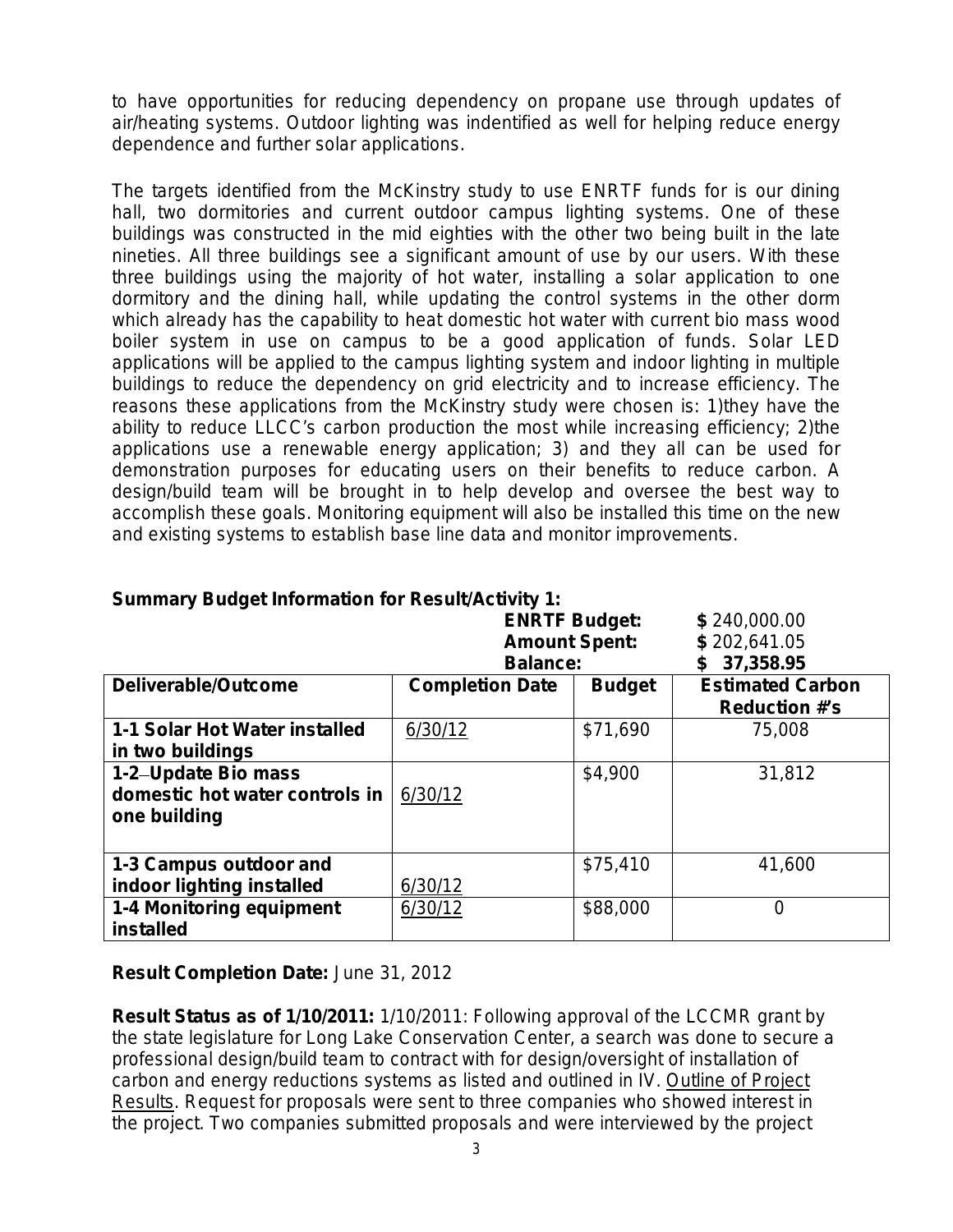manager and a consultant helping all six RELC's with their projects. From these interviews, Wagner-Zaun Architects and Conservation Technologies a co-business group was awarded the contract.

Since the approval of the contract, an initial meeting was held between the project manager and Mike LeBeau who would be leading the design of systems to be installed. Through this meeting, the project manager identified the spring of 2011 as being the best time to install the new systems. This was done due to the lateness of the time of year (October 2010), by the time the search process was completed. By working towards a late spring/early summer installation, ample time would be given for an appropriate design for the systems and to allow for any issues that may arise with developing a design to work with existing buildings. As a result of this change in plans, the completion date of 12/31/10 for the deliverables was unable to be met. The deliverable completion date has been changed to reflect this. Since the time of the meeting, two more meetings have taken place with Mr.LeBeau gathering information on the facility and working with the project manager to come up with design parameters. At the time of this progress report, the designs are currently being drawn-up for the deliverables outlined in this work program.

**Result Status as of 7/15/2011:** 7/15/2011: During the course of pre-design work it was discovered LLCC needed to amend its work program. Through the amendment process this was accomplished in late April 2011. Mike LeBeau of Conservation Technologies then proceeded to complete the designs for all systems to be installed at LLCC. He then commenced to develop and write all the construction documents and specifications to allow for bidding to take place on the various deliverables outlined in this work program. Due to needing to amend the work program, this process was delayed and the project was unable to get started in the spring of 2011 as earlier identified. Once all construction documents were completed deliverable 1-1 was let out for bids. Unfortunately, not enough bids were received to make it a competitive process. This deliverable needed to be put out for bids again with these being due by the end of July. As a result of this and having to amend LLCC's work program, the completion date of 7/30/2011 will not be obtainable. The goal has now been set to have deliverable 1-1 completed by September 2011. Other deliverables outlined in the work program will also be bid out in the next several weeks with the hopes of them being completed by late September as well. These developments have forced LLCC to move back our completion date to 12/31/2011. Please note the deliverable completion date has been changed to reflect this.

**Result Status as of 1/15/2012:** An amendment to change the date for completion of deliverable is included at the top of this report. Envelope improvements have been completed by Northway Construction Services and their sub contractors. Other deliverables now complete are exterior lighting and the solar work at the North Star Lodge. Remaining deliverables that have yet to be completed consist mainly of the Solar work at the Dining Hall and installation of the monitoring equipment. Dining Hall Solar work is being worked on as of this report, work is expected to completed by the end of January. This brings the project to the remaining deliverable of the monitoring equipment and installation. Previously, Mike LeBeau, Todd Roggenkamp and Ross Wagner met with representatives of Peoples Electric Co. Inc, DBA as System One Control. A work plan was agreed upon based on Wagner Zaun Architects with input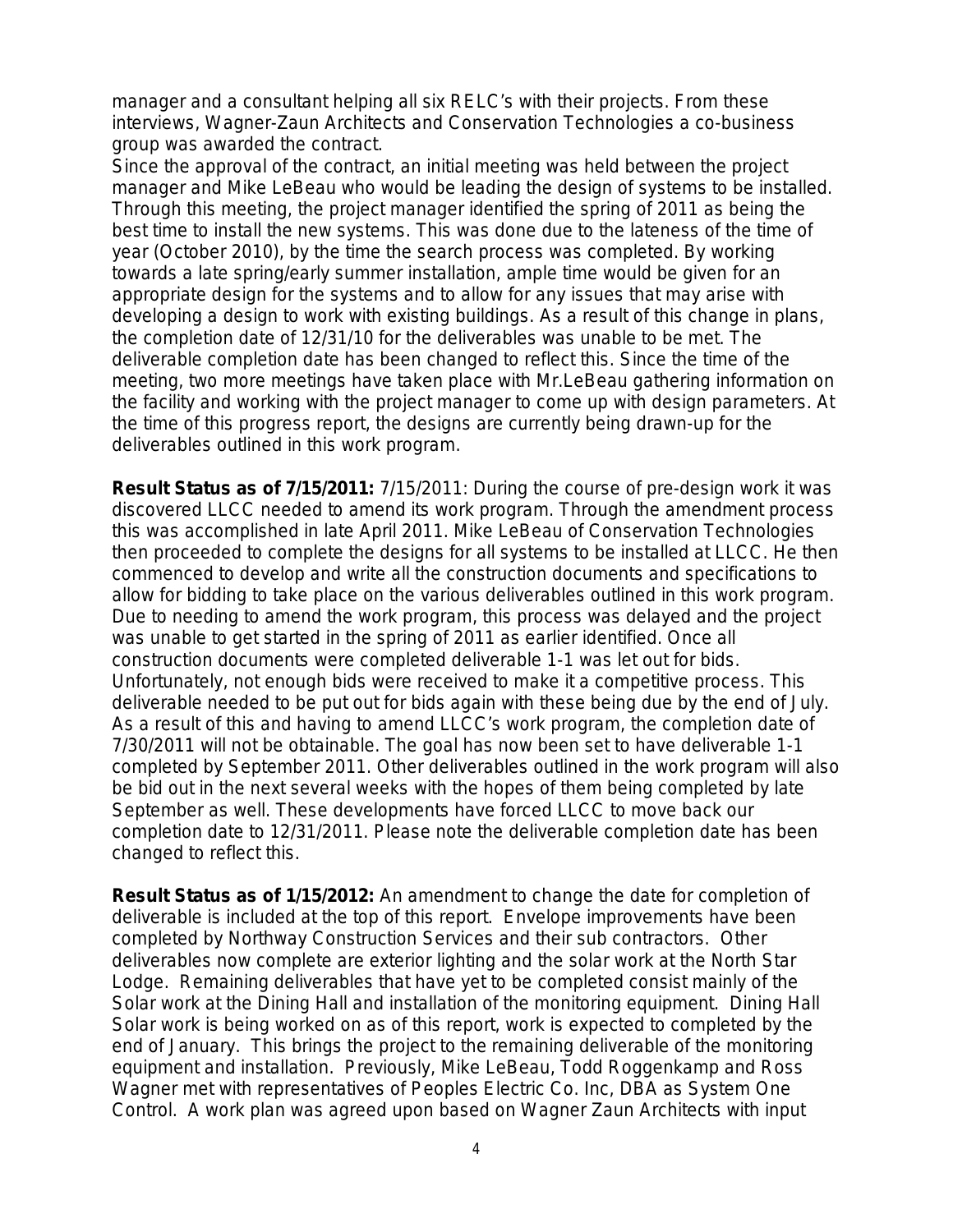from Mr. LeBeau. As a result, the monitoring will be campus wide with a computer running the results placed in the Administration Building. Additional station may be placed in a classroom setting as well. System One is expected to begin their work end of January.

# **V. TOTAL ENRTF PROJECT BUDGET:**

**Contracts:** Professional/technical assistance for a design/build team (to be determined through competitive process) \$28,400 **Supplies**: \$0 **Capital Improvements:** Renewable: Solar Hot water \$59,690= 60% equipment/40% installation Conservation: Mechanical improvements \$4,500= 60% equipment/ 40% installation Conservation: Campus lighting \$67,410= 70% equipment/30% installation Monitoring Equipment: \$80,000= equipment 70% equipment/30% installation

## **TOTAL ENRTF PROJECT BUDGET:** \$240,000

**Explanation of Capital Expenditures Greater Than \$3,500:** The capital improvements made with these funds are fixed capital assets and will remain in place and will continue to be used for the same program through its useful life.

# **VI. PROJECT STRATEGY:**

**A. Project Partners:** Audubon Center, Sandstone; Deep Portage, Walker; Eagle Bluff, Lanesboro; Laurentian, Britt; Long Lake, McGregor; and Wolf Ridge, Finland.

**B. Project Impact and Long-term Strategy:** The RELCs sustainable energy campaign has two phases or main goals. Phase 1 is to retrofit our campuses using conservation, efficiency, and renewable resources to reduce the RELCs collective carbon emissions by 80% and lower energy costs. The ENRTF funds will be used to implement one quarter of the Phase 1 goal and sets the stage for our Phase 2 educational programs. Long Lake Conservation Center will continue to seek funds until all of the Phase 1 work identified in the McKinstry report is completed. Phase 2 is to create and implement education efforts that compliment the building improvements done in Phase 1, thus using the campuses as models for sustainable retrofitting and practical carbon-neutral lifestyles. Long Lake Conservation Center currently uses 5 GARN wood burning units to heat all of Long Lake's campus buildings. The ENRTF funds will allow us to expand our renewable energy use by introducing solar hot-water technology and solar campus lighting. This added technology will help to significantly increase the energy conservation and efficiency of three of our buildings as well as the whole campus proper. Monitoring equipment will also be installed to track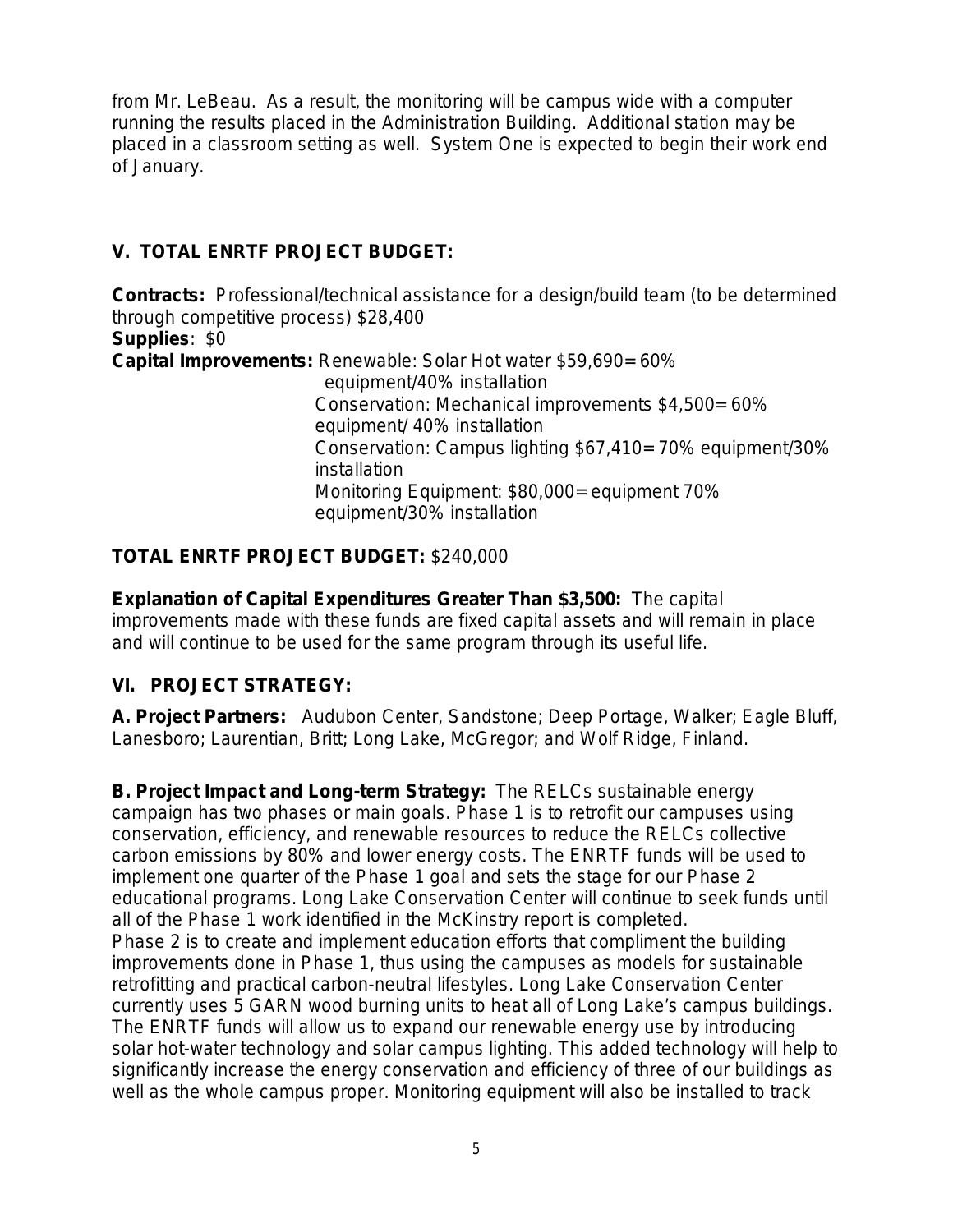our renewable energy technology and help maintain a high level of energy efficiency and for use in our education programs in Phase 2.

| <b>B. Funding Sources</b>                           | <b>Overall RELC</b><br>Project | Long Lake<br><b>Conservation</b><br><b>Center</b> |
|-----------------------------------------------------|--------------------------------|---------------------------------------------------|
| <b>LCCMR 2010 Request - Pending</b>                 | \$1,500,000                    |                                                   |
| 2009 Federal Allocation - \$300,000/ctr. - 5        | 1,500,000                      |                                                   |
| <b>Northern Ctrs. - Pending</b>                     |                                |                                                   |
| 2010 Federal Allocation - \$300,000/ctr. - 6ctrs. - | \$1,800,000                    |                                                   |
| <b>In Process</b>                                   |                                |                                                   |
| Federal Stimulus EECBG Grant - Long Lake -          |                                | \$100,000                                         |
| <b>Under consideration</b>                          |                                |                                                   |

### **C. Other Funds Proposed to be spent during the Project Period:**

| <b>C. Other Funds</b>                               | <b>Overall RELC</b><br><b>Project</b> | <b>Long Lake</b><br><b>Conservation</b> |
|-----------------------------------------------------|---------------------------------------|-----------------------------------------|
|                                                     |                                       | <b>Center</b>                           |
| <b>In-kind Staff - \$30,000</b>                     |                                       | \$5,000 per ctr.                        |
| 2009 Federal Allocation - \$300,000/ctr. - 5        | \$1,500,000                           | \$300,000                               |
| <b>Northern Centers</b>                             |                                       |                                         |
| <b>Continue Project Development - Butler Family</b> | \$30,000                              |                                         |
| <b>Foundation</b>                                   |                                       |                                         |
| 2010 Federal Allocation - \$300,000/ctr. - 6ctrs. - | \$1,800,000                           |                                         |
| In Process                                          |                                       |                                         |

#### **D. Spending History:**

| <b>D. Spending History</b>                            | <b>Overall RELC</b><br><b>Project</b> | Long Lake<br><b>Conservation</b><br><b>Center</b> |
|-------------------------------------------------------|---------------------------------------|---------------------------------------------------|
| <b>Bush Foundation - McKinstry Study</b>              | \$176,000                             |                                                   |
| <b>Butler Family Foundation - Project Development</b> | \$30,000                              |                                                   |

**VII. DISSEMINATION**:Information about this project will be disseminated through a collaborative website that will be available to the public for learning about the process and successes of each individual centers projects. Long Lake Conservation Center (LLCC) will also have information available on its own website as well as the Aitkin County Government website. LLCC will also put this information out in its newsletter, email blasts, and through articles/press releases through local paper media. It will also be discussed in all future New Energy Resource Advisor (ERA) training seminars to be held on-site at each center.

**Update 1/10/11:** Collaborative website is currently under construction and is nearing completion. Along with this, a general statement has been crafted to be inserted into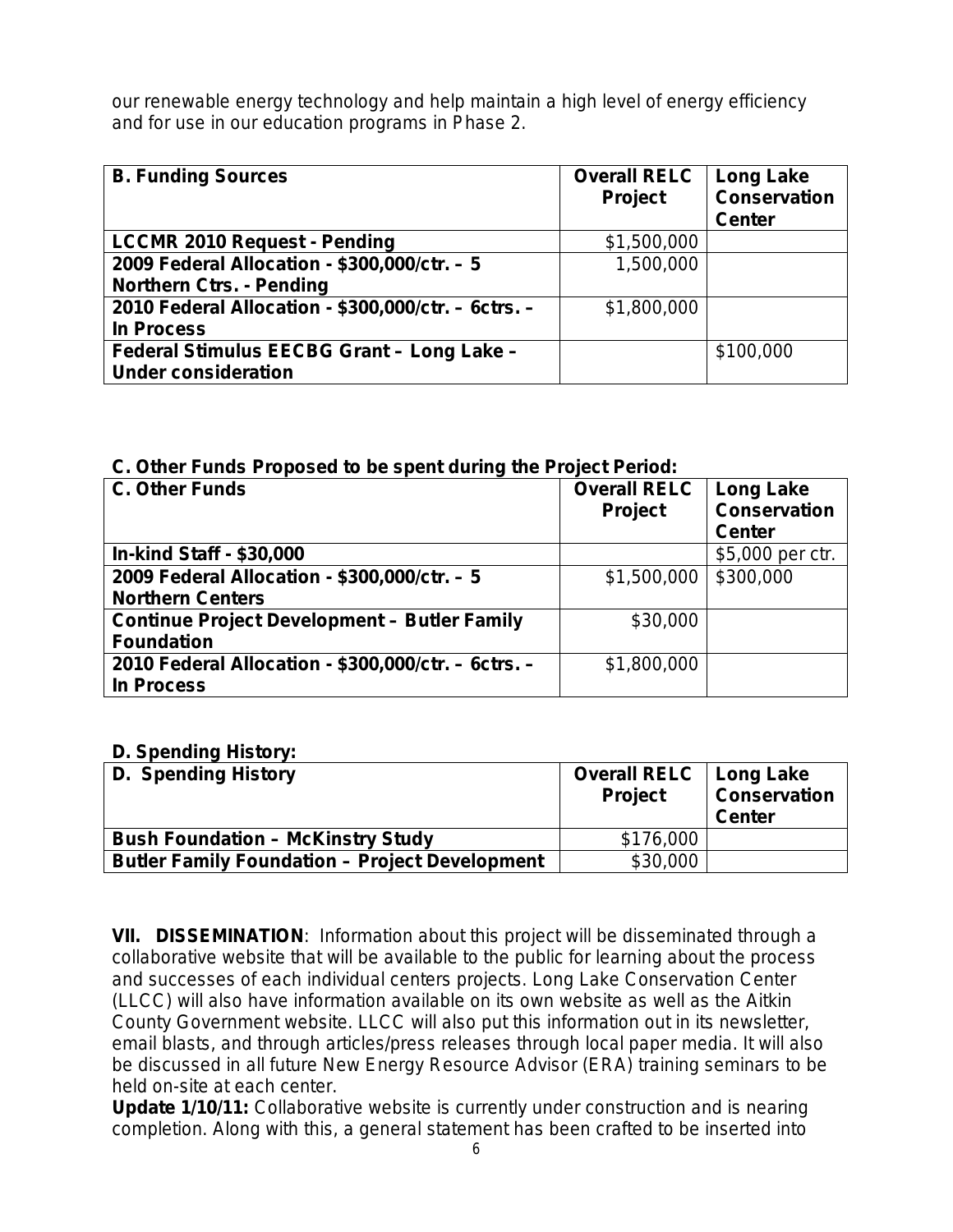LLCC's website about the overall project. A short article was released in the local paper in August of 2010 outlining the event of LCCMR rewarding the grant to LLCC and the other five RELC's. Plans are also in place for LLCC to partner with a local college Central Lakes College to host an ERA training seminar at LLCC.

### **Energy Resource Advisor (ERA) Certificate**

This curriculum is the *first of its kind in Minnesota*. It is a non-credit, continuing education course for adults 18 years of age and older, using online instructional technology combined with applied, field experience. It is intended to foster understanding and leadership of environmental sustainability in our communities, homes and workplaces. This class will be taught online as well as having a contextual field component. The contextual field component will give participants a chance to apply knowledge gained to real world challenges. After completing this course, the successful participant may serve as an energy resource advisor and "green" consultant in the community and workplace.

**VIII. REPORTING REQUIREMENTS: Periodic work program progress reports will be submitted not later than 1/15/2011, 7/15/2011, and 1/15/2012 A final work program report and associated products will be submitted between June 30 and August 1, 2012 as requested by the LCCMR.**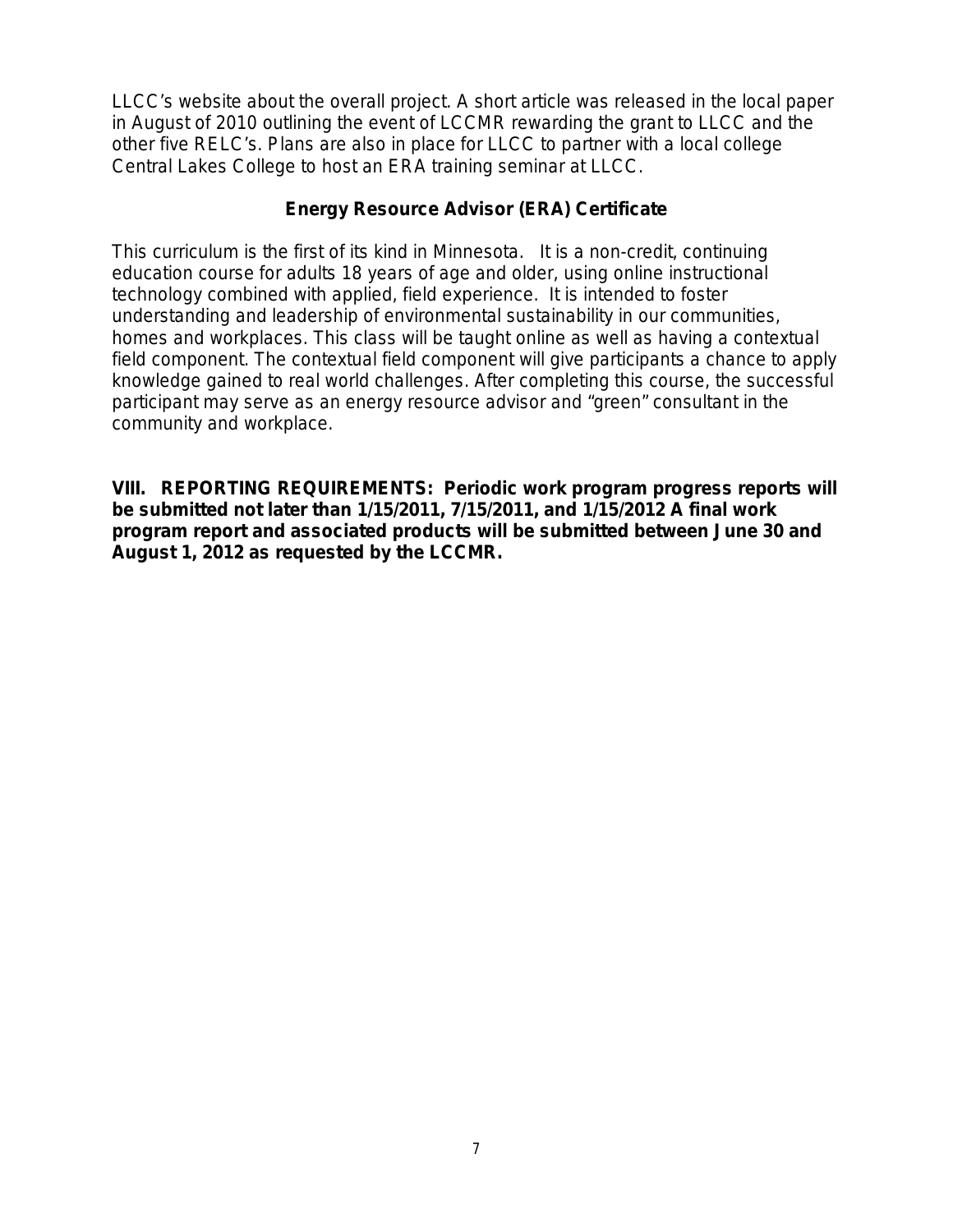| Attachment A: Budget Detail for 2010 Projects - Summary and a Budget page for each partner (if applicable)                                         |                                            |                                 |                       |                               |                      |
|----------------------------------------------------------------------------------------------------------------------------------------------------|--------------------------------------------|---------------------------------|-----------------------|-------------------------------|----------------------|
|                                                                                                                                                    |                                            |                                 |                       |                               |                      |
| Project Title: Demonstrating Sustainable Energy Practices at Residential Environmental Learning Centers (RELCs) 7d-5 Long Lake Conservation Center |                                            |                                 |                       |                               |                      |
| <b>Project Manager Name: Ross Wagner</b>                                                                                                           |                                            |                                 |                       |                               |                      |
| Trust Fund Appropriation: \$1,500,000                                                                                                              |                                            |                                 |                       |                               |                      |
| 2010 Trust Fund Budget                                                                                                                             | <b>Revised Result 1</b><br>Budget 10/04/11 | <b>Amount Spent</b><br>(7/1/12) | <b>Balance 7/1/12</b> | <b>TOTAL</b><br><b>BUDGET</b> | <b>TOTAL BALANCE</b> |
| <b>BUDGET ITEM</b>                                                                                                                                 |                                            |                                 |                       |                               |                      |
| <b>Contracts</b>                                                                                                                                   |                                            |                                 |                       |                               |                      |
| Professional/technical- for design/build<br>(contractor will be determined through<br>competitive process)                                         | 28,400                                     | 28,400                          |                       | 28,400                        | <sup>0</sup>         |
| Capital equipment over \$3,500                                                                                                                     |                                            |                                 |                       |                               |                      |
| Installation of Bio-mass controls 4/15/11                                                                                                          | 4,500                                      |                                 | 4,500                 | 4,500                         | 4,500                |
| Renewables-Solar Hot Water- 60%<br>equipment,40% installation                                                                                      | 59,690                                     | 56,975                          | 2,715                 | 59,690                        | 2,715                |
| Conservation-Campus Lighting- 70%<br>equipment, 30% installation                                                                                   | 67,410                                     | 48,618                          | 18,792                | 67,410                        | 18,792               |
| Monitoring Equipment-70% equipment,30%<br>installation                                                                                             | 80,000                                     | 68,648<br>$\Omega$              | 11,352                | 80,000                        | 11,352               |
| <b>COLUMN TOTAL</b>                                                                                                                                | \$240,000                                  | \$202,641                       | \$37,359              | \$240,000                     | \$37,359             |
|                                                                                                                                                    |                                            |                                 |                       |                               |                      |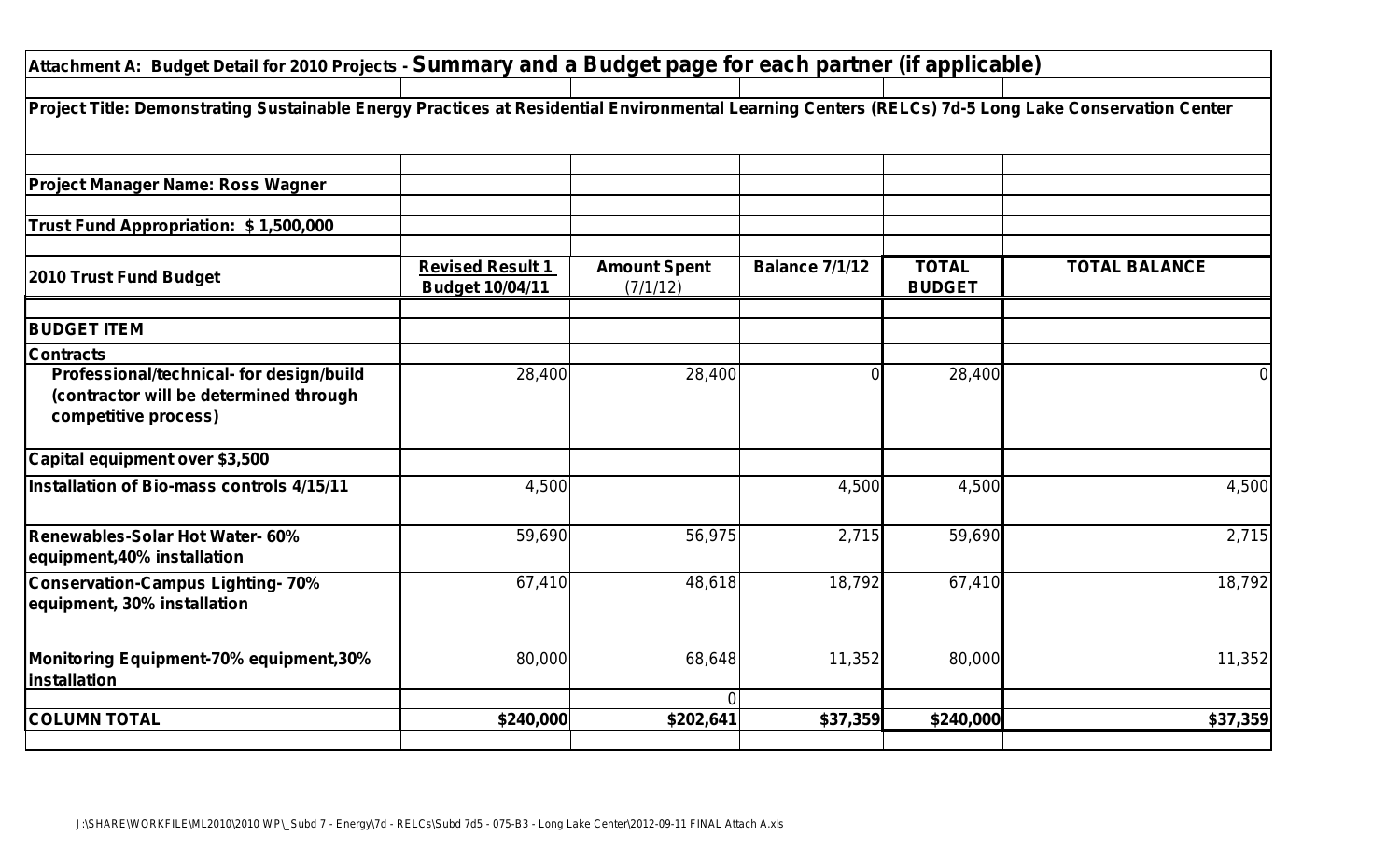# LONG LAKE CONSERVATION CENTER CAMPUS MAP

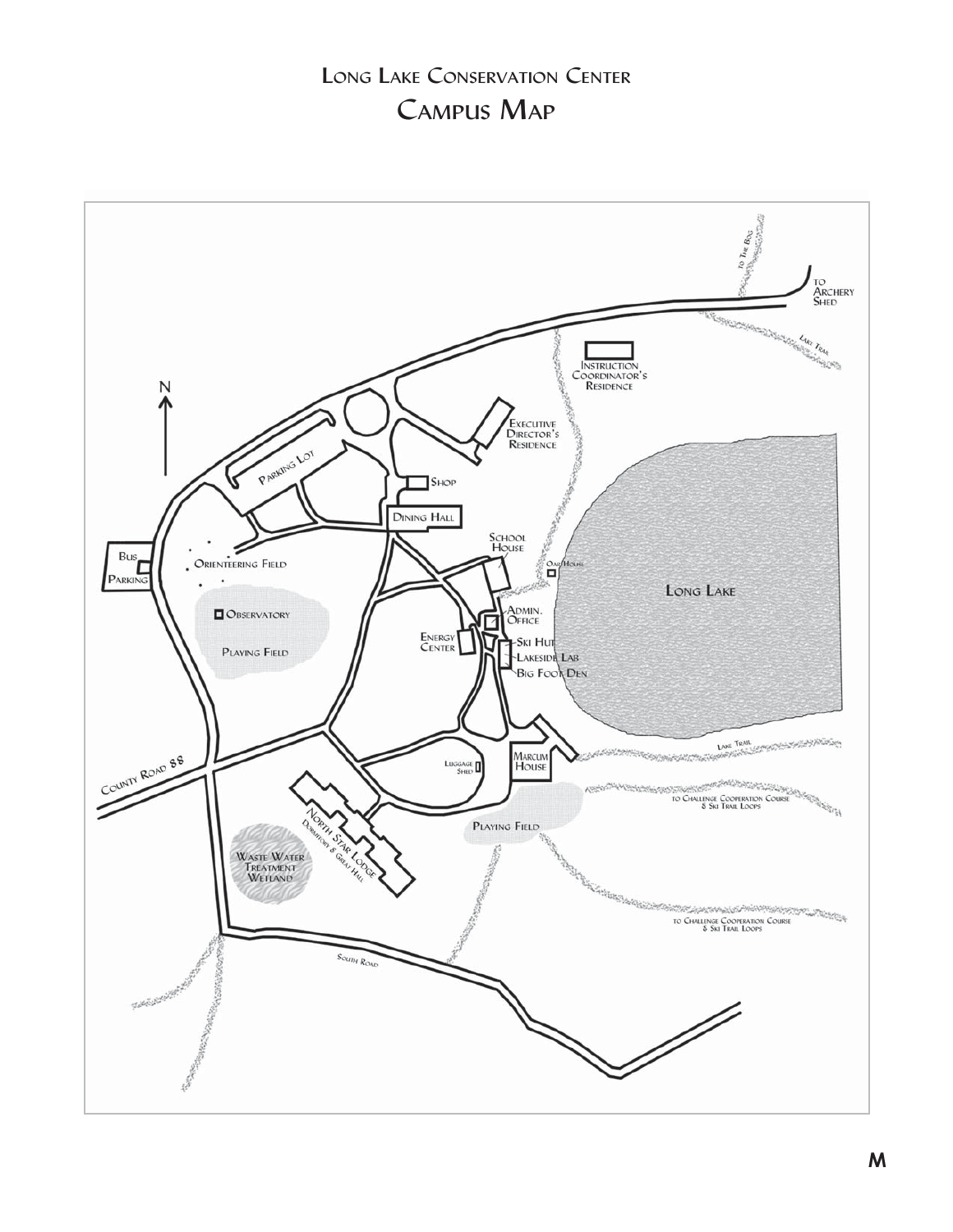Long Lake Conservation Center LCCMR Project



The Solar Array for the Long Lake Conservation Center Dining Hall Building, the Dining Hall is in the background. Originally the array was going to be placed closer to the building but the area it is in now offers a better solar view.



From the solar array, lines go to the meter box.



From the meter box to the Dining Hall.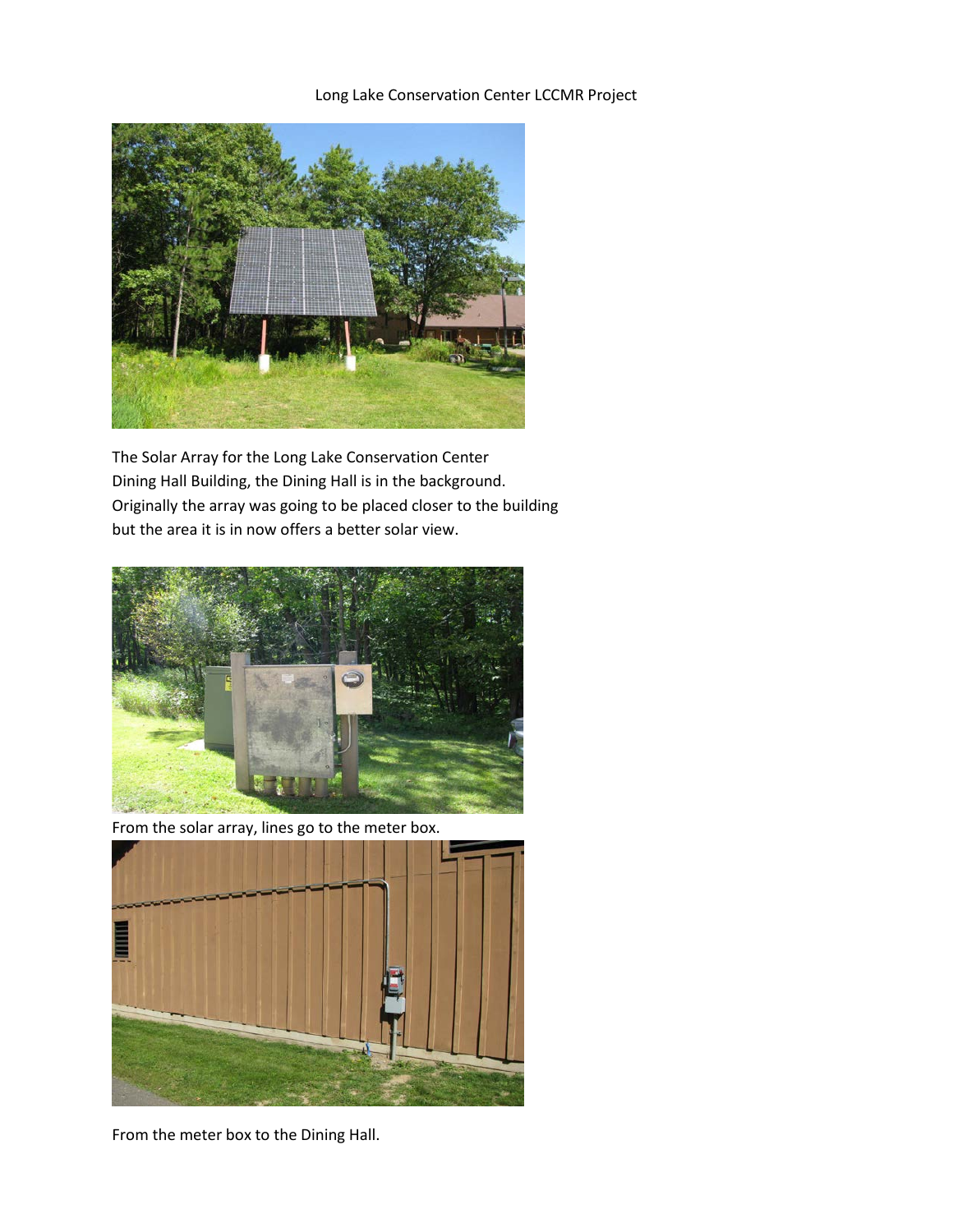

Feronius Converter located in Dining Hall Electrical Room. Last stop for the solar electricity.



Hot Water Solar Array for the North Star Lodge building at Long Lake Conservation Center. Trenching to the North Star Lodge is still evident in the right hand photo.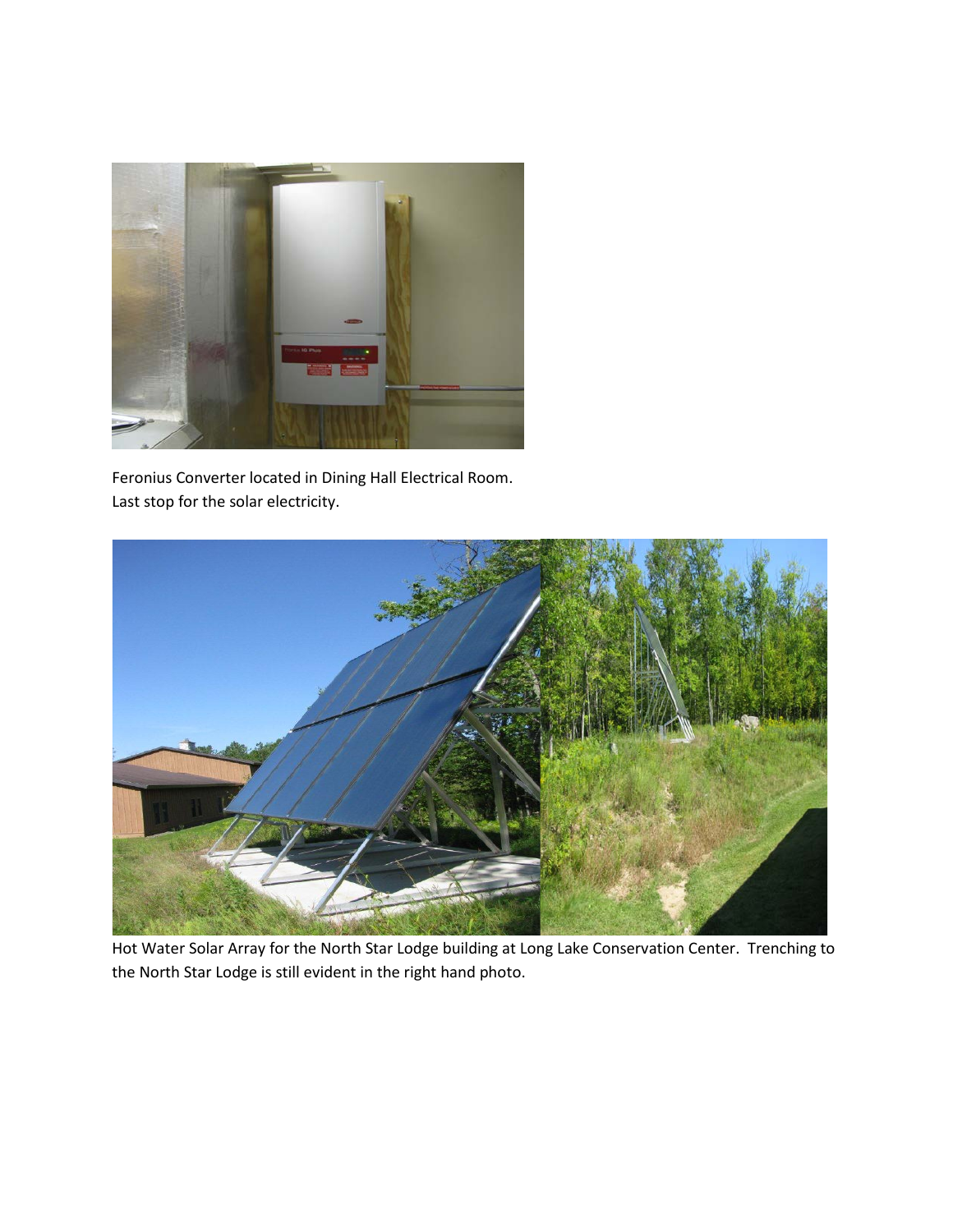

Hot water enters the North Star Lodge, line is protected by PVC pipe.



Monitoring equipment at the North Star Lodge for the Solar Hot Water.